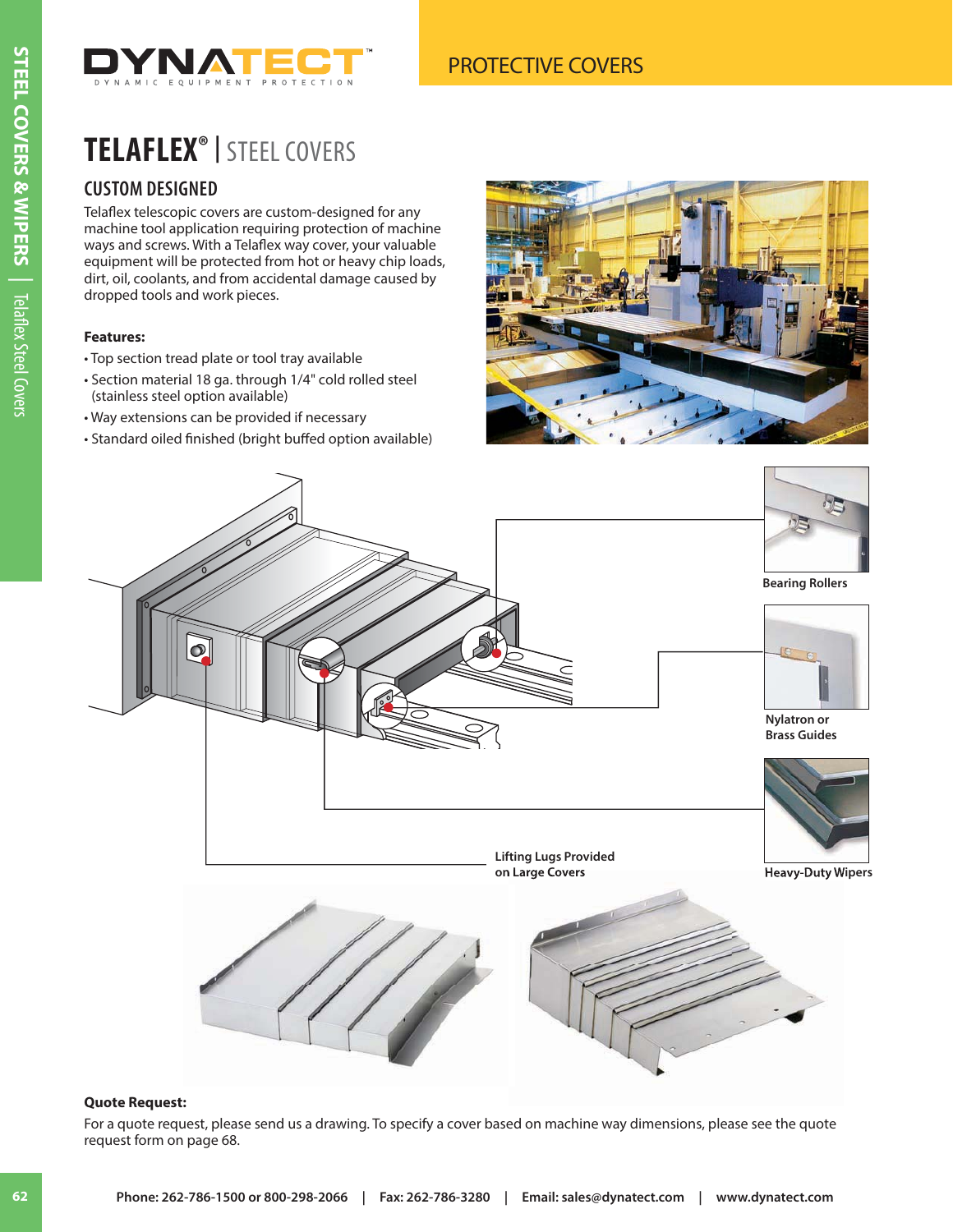

# **TELAFLEX® |** REPAIR SERVICES

#### **FOR ALL TYPES OF DAMAGED METAL TELESCOPIC WAY COVERS**

Replacing metal way covers can be costly and is often unnecessary. Dynatect can repair your damaged cover to OEM specs or better, faster than you can replace them with new – at a fraction of the cost.

- Complete repair, reverse engineering, design and fabrication services available
- Single source supplier for all your repair needs
- Prompt, accurate quotations
- Expert analysis and diagnosis of chronic failures
- Technicians with over 20 years production and repair experience
- All covers are tested before shipment
- Expedited service available for most repairs
- Large inventory of replacement parts
- When critical parts require continuous protection while in operation, you can't afford to wait for a new cover.

Local Dynatect representatives are available to evaluate your existing protective covers and recommend improvements.

Call or e-mail us for more information regarding returning product for an estimate or to schedule an expedited repair.

#### **COVERS FOR DOMESTIC AND IMPORTED MACHINES REWORKED TO LIKE-NEW CONDITION**

- Repair damaged sections
- Replace riders or rollers
- Install new wipers
- Replace brass wear strips
- Clean and buff to original finish



### **OEM SPEC OR BETTER?**

Gortite® Telaflex repair does more than just restore your damaged covers to "like new" condition. After considering your existing cover design, application and machine environment, we use state-of-the-art technology, components, and manufacturing processes to deliver a restored cover that in many cases performs significantly better than the original.

#### **REVERSE ENGINEERING**

If your telescopic way covers are damaged beyond repair, Dynatect can conduct a fee-based design review to assess the damaged cover and generate engineering drawings. Our design team has the knowledge and experience to conduct a formal design review to evaluate alternative solutions or incorporate additional features to better fit your application.

For a repair evaluation, email or call us for a return material authorization (RMA) number.













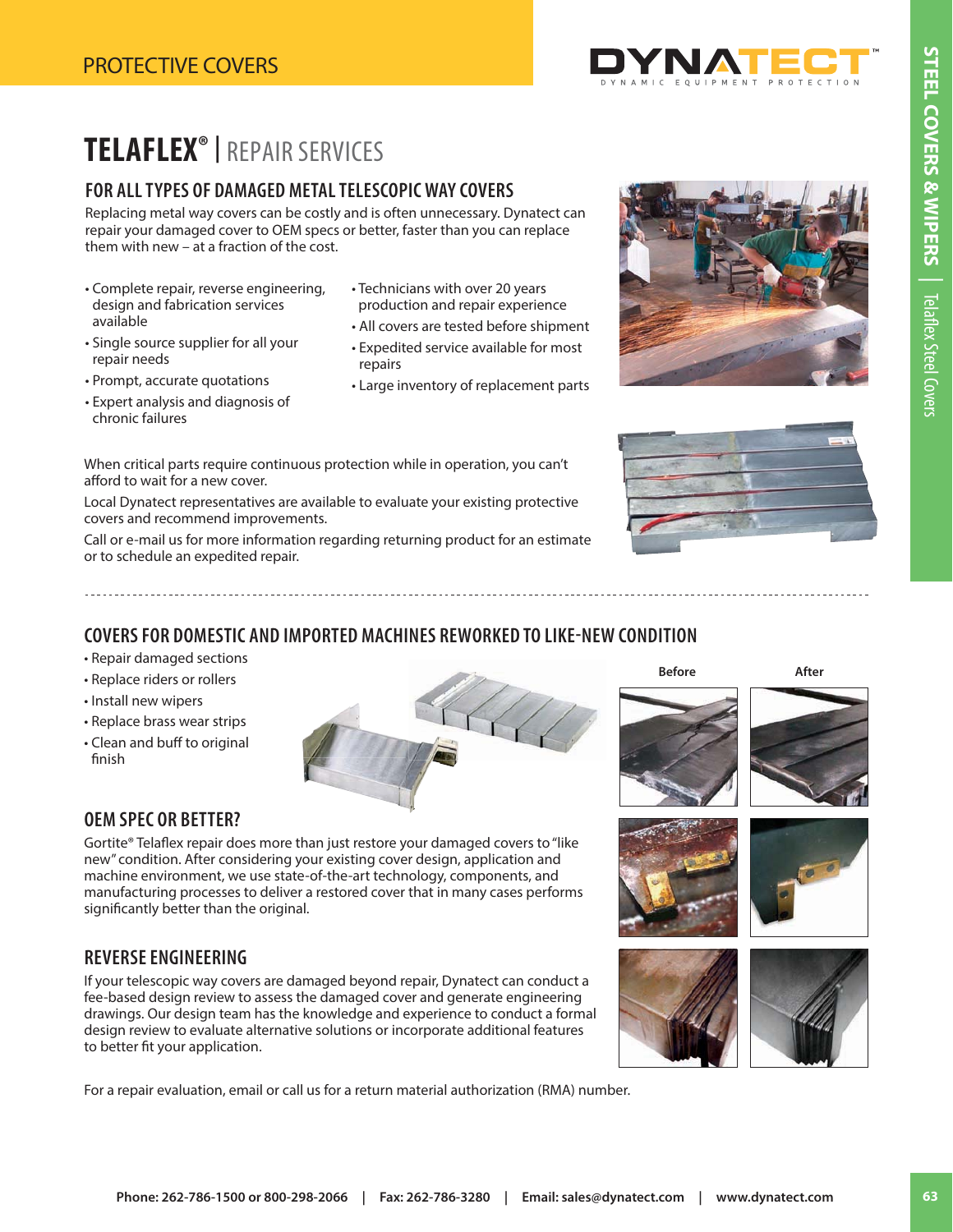

## **TELAFLEX® WAY COVERS\* |** QUOTE REQUEST FORM

| Please supply a sketch/drawing of your application. We have an extensive database of covers on file. Please contact your Dynatect<br>Manufacturing, Inc. representative to locate your previous order(s) or to see if one fits your exact cover requirements. |                                                                                                                                                                                                     |
|---------------------------------------------------------------------------------------------------------------------------------------------------------------------------------------------------------------------------------------------------------------|-----------------------------------------------------------------------------------------------------------------------------------------------------------------------------------------------------|
| 1. Application Information                                                                                                                                                                                                                                    |                                                                                                                                                                                                     |
|                                                                                                                                                                                                                                                               |                                                                                                                                                                                                     |
|                                                                                                                                                                                                                                                               |                                                                                                                                                                                                     |
| $\Box Y \quad \Box Z \quad \Box \text{Other} \underline{\hspace{1cm}} \underline{\hspace{1cm}} \underline{\hspace{1cm}} \underline{\hspace{1cm}}$<br>Axis: $\Box$ X                                                                                           |                                                                                                                                                                                                     |
| Cover Orientation: □ Horizontal<br>$\Box$ Vertical $\Box$ Cross Rail $\Box$ Between Column and Table                                                                                                                                                          |                                                                                                                                                                                                     |
|                                                                                                                                                                                                                                                               | New Design or Replace Existing Cover: □ New Design □ Existing Machine in our Factory (replacement cover) Number of Boxes?<br>□ Existing Machine in our Factory (replacement cover) Number of Boxes? |
| Operating Environment of the Cover? Please indicate percentage(s).                                                                                                                                                                                            |                                                                                                                                                                                                     |
| □ Dry __________  □ Grinding ___________  □ Hot Chip ___________  □ Aluminum __________                                                                                                                                                                       | □ Heavy Coolant __________                                                                                                                                                                          |
|                                                                                                                                                                                                                                                               |                                                                                                                                                                                                     |
| Working Temperature: ______________________ □°F □°C Maximum Travel Speed: ___________________(indicate unit of measurement)                                                                                                                                   |                                                                                                                                                                                                     |
|                                                                                                                                                                                                                                                               |                                                                                                                                                                                                     |
| Are Ways Hardened? $\Box$ Yes<br>$\square$ No                                                                                                                                                                                                                 |                                                                                                                                                                                                     |
| 2. Way Dimensions (Please indicate and dimension any obstructions below or provide a separate drawing.)<br>Way Dimension Specified In: $\Box$ Inches $\Box$ Millimeters<br>$Q$ $R$ $S$ $I$ $U$ $U$ $V$ $W$ $W$                                                | Type of Way: $\Box$ Box Way $\Box$ Linear Rails<br>G<br>$P_{\perp}$<br>L ________ M _______ N _______                                                                                               |
| <b>SUPERINTENDENCE</b><br><b>Box Ways</b><br>W<br>B1<br>B <sub>2</sub>                                                                                                                                                                                        | G<br><b>Linear Rails</b><br>W<br>G                                                                                                                                                                  |
| <b>With Way Wiper or</b><br><b>Side Interference</b>                                                                                                                                                                                                          | Τ<br><b>North District of the Second Property</b><br>U<br>S<br><b>With Drive and Ballscrew</b><br><b>Above the Way</b>                                                                              |

\*Measuring from the machine.